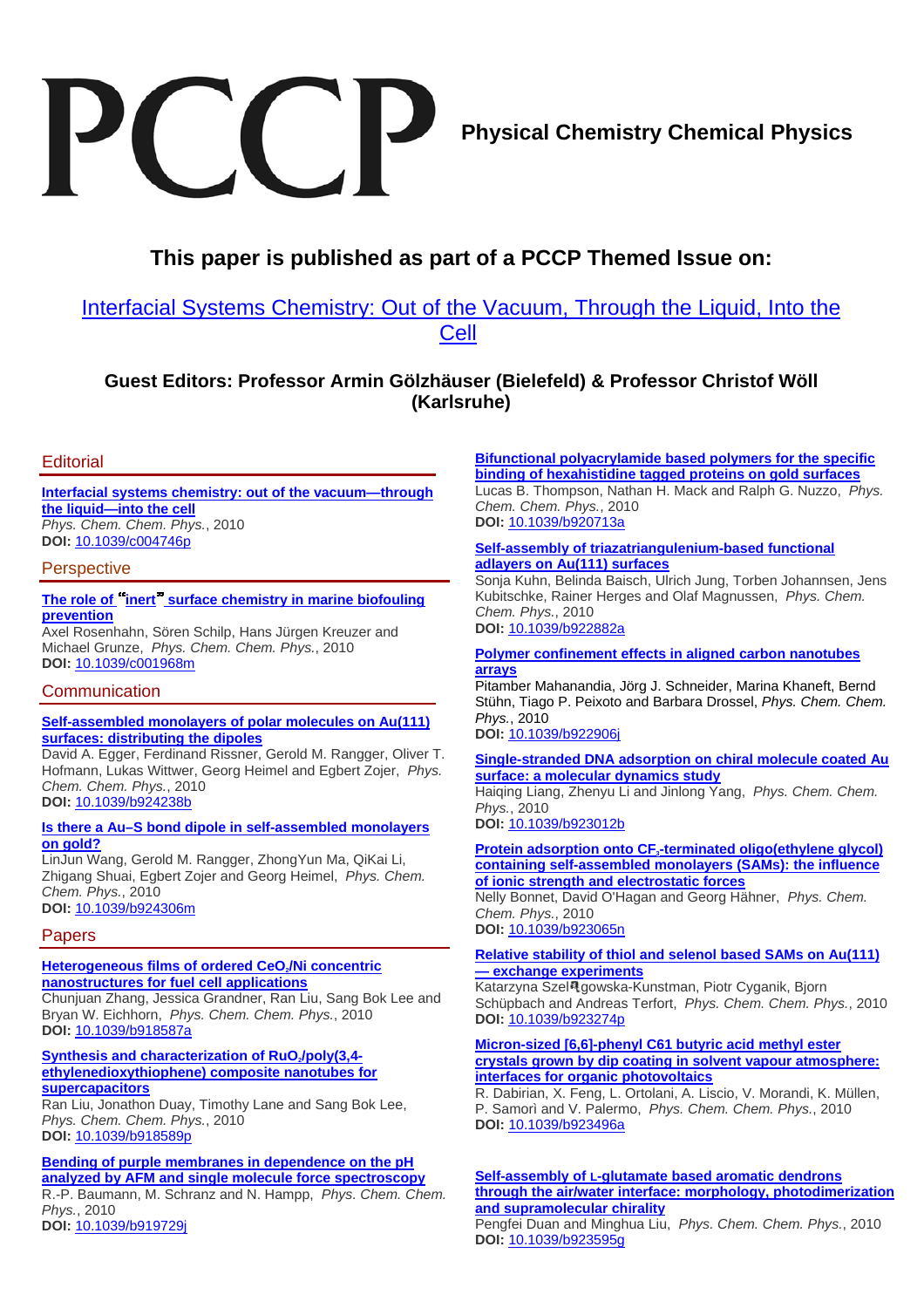#### **[Self-assembled monolayers of benzylmercaptan and](http://www.rsc.org/Publishing/Journals/CP/article.asp?doi=b923628g)** *para***[cyanobenzylmercaptan on gold: surface infrared](http://www.rsc.org/Publishing/Journals/CP/article.asp?doi=b923628g)  [spectroscopic characterization](http://www.rsc.org/Publishing/Journals/CP/article.asp?doi=b923628g)**

K. Rajalingam, L. Hallmann, T. Strunskus, A. Bashir, C. Wöll and F. Tuczek, *Phys. Chem. Chem. Phys.*, 2010 **DOI:** [10.1039/b923628g](http://www.rsc.org/Publishing/Journals/CP/article.asp?doi=b923628g)

#### **[The formation of nitrogen-containing functional groups on](http://www.rsc.org/Publishing/Journals/CP/article.asp?doi=b923651a)  [carbon nanotube surfaces: a quantitative XPS and TPD](http://www.rsc.org/Publishing/Journals/CP/article.asp?doi=b923651a)  [study](http://www.rsc.org/Publishing/Journals/CP/article.asp?doi=b923651a)**

Shankhamala Kundu, Wei Xia, Wilma Busser, Michael Becker, Diedrich A. Schmidt, Martina Havenith and Martin Muhler, *Phys. Chem. Chem. Phys.*, 2010 **DOI:** [10.1039/b923651a](http://www.rsc.org/Publishing/Journals/CP/article.asp?doi=b923651a)

#### **[Geometric and electronic structure of Pd/4-](http://www.rsc.org/Publishing/Journals/CP/article.asp?doi=b923700c)**

**[aminothiophenol/Au\(111\) metal–molecule–metal contacts: a](http://www.rsc.org/Publishing/Journals/CP/article.asp?doi=b923700c)  [periodic DFT study](http://www.rsc.org/Publishing/Journals/CP/article.asp?doi=b923700c)**

Jan Kučera and Axel Groß, Phys. Chem. Chem. Phys., 2010 **DOI:** [10.1039/b923700c](http://www.rsc.org/Publishing/Journals/CP/article.asp?doi=b923700c)

#### **[Ultrathin conductive carbon nanomembranes as support](http://www.rsc.org/Publishing/Journals/CP/article.asp?doi=b923756a)  [films for structural analysis of biological specimens](http://www.rsc.org/Publishing/Journals/CP/article.asp?doi=b923756a)**

Daniel Rhinow, Janet Vonck, Michael Schranz, Andre Beyer, Armin Gölzhäuser and Norbert Hampp, *Phys. Chem. Chem. Phys.*, 2010

**DOI:** [10.1039/b923756a](http://www.rsc.org/Publishing/Journals/CP/article.asp?doi=b923756a)

## **[Microstructured poly\(2-oxazoline\) bottle-brush brushes on](http://www.rsc.org/Publishing/Journals/CP/article.asp?doi=b923789p)  [nanocrystalline diamond](http://www.rsc.org/Publishing/Journals/CP/article.asp?doi=b923789p)**

Naima A. Hutter, Andreas Reitinger, Ning Zhang, Marin Steenackers, Oliver A. Williams, Jose A. Garrido and Rainer Jordan, *Phys. Chem. Chem. Phys.*, 2010 **DOI:** [10.1039/b923789p](http://www.rsc.org/Publishing/Journals/CP/article.asp?doi=b923789p)

#### **[Model non-equilibrium molecular dynamics simulations of](http://www.rsc.org/Publishing/Journals/CP/article.asp?doi=b923858c)  [heat transfer from a hot gold surface to an alkylthiolate self](http://www.rsc.org/Publishing/Journals/CP/article.asp?doi=b923858c)[assembled monolayer](http://www.rsc.org/Publishing/Journals/CP/article.asp?doi=b923858c)**

Yue Zhang, George L. Barnes, Tianying Yan and William L. Hase, *Phys. Chem. Chem. Phys.*, 2010 **DOI:** [10.1039/b923858c](http://www.rsc.org/Publishing/Journals/CP/article.asp?doi=b923858c)

#### **[Holey nanosheets by patterning with UV/ozone](http://www.rsc.org/Publishing/Journals/CP/article.asp?doi=b923863h)**

Christoph T. Nottbohm, Sebastian Wiegmann, André Beyer and Armin Gölzhäuser, *Phys. Chem. Chem. Phys.*, 2010 **DOI:** [10.1039/b923863h](http://www.rsc.org/Publishing/Journals/CP/article.asp?doi=b923863h)

#### **[Tuning the local frictional and electrostatic responses of](http://www.rsc.org/Publishing/Journals/CP/article.asp?doi=b924227a)  nanostructured SrTiO<sub>3</sub>—surfaces by self-assembled [molecular monolayers](http://www.rsc.org/Publishing/Journals/CP/article.asp?doi=b924227a)**

Markos Paradinas, Luis Garzón, Florencio Sánchez, Romain Bachelet, David B. Amabilino, Josep Fontcuberta and Carmen Ocal, *Phys. Chem. Chem. Phys.*, 2010 **DOI:** [10.1039/b924227a](http://www.rsc.org/Publishing/Journals/CP/article.asp?doi=b924227a)

#### **[Influence of OH groups on charge transport across organic–](http://www.rsc.org/Publishing/Journals/CP/article.asp?doi=b924230a) [organic interfaces: a systematic approach employing an](http://www.rsc.org/Publishing/Journals/CP/article.asp?doi=b924230a)  [ideal device](http://www.rsc.org/Publishing/Journals/CP/article.asp?doi=b924230a)**

[Z](http://www.rsc.org/Publishing/Journals/CP/article.asp?doi=b924230a)hi-Hong Wang, Daniel Käfer, Asif Bashir, Jan Götzen, Alexander Birkner, Gregor Witte and Christof Wöll, *Phys. Chem. Chem. Phys.*, 2010 **DOI:** [10.1039/b924230a](http://www.rsc.org/Publishing/Journals/CP/article.asp?doi=b924230a)

#### **[A combinatorial approach toward fabrication of surface](http://www.rsc.org/Publishing/Journals/CP/article.asp?doi=b924233n)[adsorbed metal nanoparticles for investigation of an enzyme](http://www.rsc.org/Publishing/Journals/CP/article.asp?doi=b924233n)  [reaction](http://www.rsc.org/Publishing/Journals/CP/article.asp?doi=b924233n)**

H. Takei and T. Yamaguchi, *Phys. Chem. Chem. Phys.*, 2010 **DOI:** [10.1039/b924233n](http://www.rsc.org/Publishing/Journals/CP/article.asp?doi=b924233n)

#### **[Structural characterization of self-assembled monolayers of](http://www.rsc.org/Publishing/Journals/CP/article.asp?doi=b924246p)  [pyridine-terminated thiolates on gold](http://www.rsc.org/Publishing/Journals/CP/article.asp?doi=b924246p)**

Jinxuan Liu, Björn Schüpbach, Asif Bashir, Osama Shekhah, Alexei Nefedov, Martin Kind, Andreas Terfort and Christof Wöll, *Phys. Chem. Chem. Phys.*, 2010 **DOI:** [10.1039/b924246p](http://www.rsc.org/Publishing/Journals/CP/article.asp?doi=b924246p)

#### **[Quantification of the adhesion strength of fibroblast cells on](http://www.rsc.org/Publishing/Journals/CP/article.asp?doi=b924304f)  [ethylene glycol terminated self-assembled monolayers by a](http://www.rsc.org/Publishing/Journals/CP/article.asp?doi=b924304f)  [microfluidic shear force assay](http://www.rsc.org/Publishing/Journals/CP/article.asp?doi=b924304f)**

Christof Christophis, Michael Grunze and Axel Rosenhahn, *Phys. Chem. Chem. Phys.*, 2010 **DOI:** [10.1039/b924304f](http://www.rsc.org/Publishing/Journals/CP/article.asp?doi=b924304f)

#### **[Lipid coated mesoporous silica nanoparticles as](http://www.rsc.org/Publishing/Journals/CP/article.asp?doi=b924370d)  [photosensitive drug carriers](http://www.rsc.org/Publishing/Journals/CP/article.asp?doi=b924370d)**

Yang Yang, Weixing Song, Anhe Wang, Pengli Zhu, Jinbo Fei and Junbai Li, *Phys. Chem. Chem. Phys.*, 2010 **DOI:** [10.1039/b924370d](http://www.rsc.org/Publishing/Journals/CP/article.asp?doi=b924370d)

#### **[On the electronic and geometrical structure of the](http://www.rsc.org/Publishing/Journals/CP/article.asp?doi=b924409c)** *trans***- and**  *cis***-isomer of tetra-***tert***[-butyl-azobenzene on Au\(111\)](http://www.rsc.org/Publishing/Journals/CP/article.asp?doi=b924409c)**

Roland Schmidt, Sebastian Hagen, Daniel Brete, Robert Carley, Cornelius Gahl, Jadranka Dokić, Peter Saalfrank, Stefan Hecht, Petra Tegeder and Martin Weinelt, *Phys. Chem. Chem. Phys.*, 2010

#### **DOI:** [10.1039/b924409c](http://www.rsc.org/Publishing/Journals/CP/article.asp?doi=b924409c)

#### **[Oriented growth of the functionalized metal–organic](http://www.rsc.org/Publishing/Journals/CP/article.asp?doi=b924657f) [framework CAU-1 on –OH- and –COOH-terminated](http://www.rsc.org/Publishing/Journals/CP/article.asp?doi=b924657f) [self-assembled monolayers](http://www.rsc.org/Publishing/Journals/CP/article.asp?doi=b924657f)**

Florian Hinterholzinger, Camilla Scherb, Tim Ahnfeldt, Norbert Stock and Thomas Bein, *Phys. Chem. Chem. Phys.*, 2010 **DOI:** [10.1039/b924657f](http://www.rsc.org/Publishing/Journals/CP/article.asp?doi=b924657f)

#### **[Interfacial coordination interactions studied on cobalt](http://www.rsc.org/Publishing/Journals/CP/article.asp?doi=b924974p)  [octaethylporphyrin and cobalt tetraphenylporphyrin](http://www.rsc.org/Publishing/Journals/CP/article.asp?doi=b924974p)  [monolayers on Au\(111\)](http://www.rsc.org/Publishing/Journals/CP/article.asp?doi=b924974p)**

Yun Bai, Michael Sekita, Martin Schmid, Thomas Bischof, Hans-Peter Steinrück and J. Michael Gottfried, *Phys. Chem. Chem. Phys.*, 2010

**DOI:** [10.1039/b924974p](http://www.rsc.org/Publishing/Journals/CP/article.asp?doi=b924974p)

#### **[Probing adsorption and aggregation of insulin at a poly\(acrylic](http://www.rsc.org/Publishing/Journals/CP/article.asp?doi=b925134k)  [acid\) brush](http://www.rsc.org/Publishing/Journals/CP/article.asp?doi=b925134k)**

Florian Evers, Christian Reichhart, Roland Steitz, Metin Tolan and Claus Czeslik, *Phys. Chem. Chem. Phys.*, 2010 **DOI:** [10.1039/b925134k](http://www.rsc.org/Publishing/Journals/CP/article.asp?doi=b925134k)

#### **[Nanocomposite microstructures with tunable mechanical and](http://www.rsc.org/Publishing/Journals/CP/article.asp?doi=c000304m)  [chemical properties](http://www.rsc.org/Publishing/Journals/CP/article.asp?doi=c000304m)**

Sameh Tawfick, Xiaopei Deng, A. John Hart and Joerg Lahann, *Phys. Chem. Chem. Phys.*, 2010 **DOI:** [10.1039/c000304m](http://www.rsc.org/Publishing/Journals/CP/article.asp?doi=c000304m)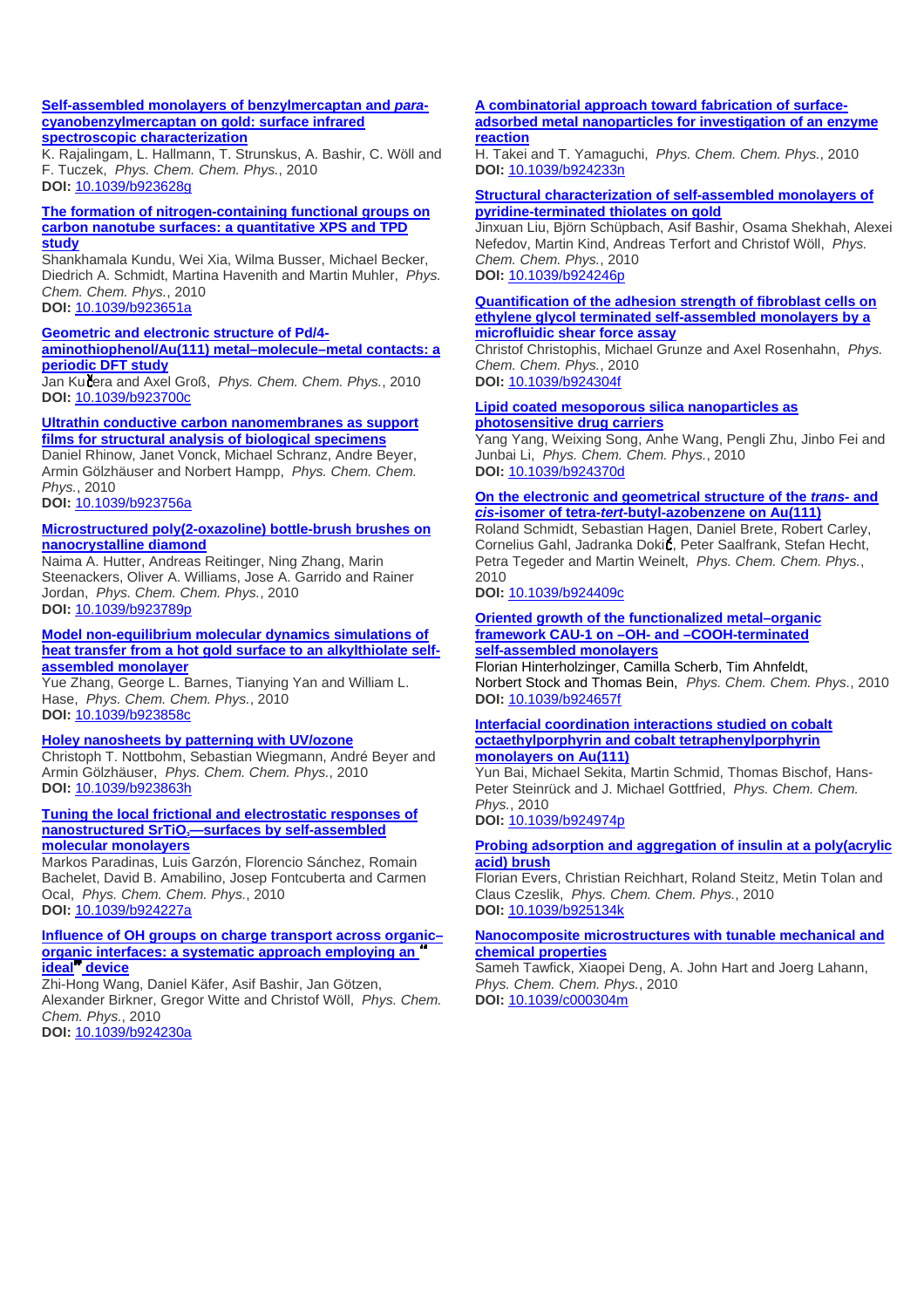# Microstructured poly(2-oxazoline) bottle-brush brushes on nanocrystalline diamond

Naima A. Hutter,<sup>*a*</sup> Andreas Reitinger,<sup>*b*</sup> Ning Zhang,<sup>*a*</sup> Marin Steenackers,<sup>*a*</sup> Oliver A. Williams,<sup>c</sup> Jose A. Garrido<sup>\*b</sup> and Rainer Jordan<sup>\*ad</sup>

Received 11th November 2009, Accepted 20th January 2010 First published as an Advance Article on the web 18th February 2010 DOI: 10.1039/b923789p

We report on the preparation of microstructured poly(2-oxazoline) bottle-brush brushes (BBBs) on nanocrystalline diamond (NCD). Structuring of NCD was performed by photolithography and plasma treatment to result in a patterned NCD surface with oxidized and hydrogenated areas. Self-initiated photografting and photopolymerization (SIPGP) of 2-isopropenyl-2-oxazoline (IPOx) resulted in selective grafting of poly(2-isopropenyl-2-oxazoline) (PIPOx) polymer brushes only at the oxidized NCD areas. Structured PIPOx brushes were converted by methyl triflate into the polyelectrolyte brush macroinitiator for the living cationic ring-opening polymerization (LCROP) of 2-oxazolines. The LCROP was performed with 2-ethyl-2-oxazoline (EtOx) as well as 2-(carbazolyl)ethyl-2-oxazoline (CarbOx) as monomers, resulting in structured bottle-brush brushes (BBB) with different pendant side chains and functionalities. FT-IR spectroscopy, fluorescence microscopy, and AFM measurements indicated a high side chain grafting density as well as quantitative and selective reactions. Poly(2-oxazoline) BBBs containing hole conducting carbazole moieties on NCD as electrode material may open the way to advanced amperometric biosensing systems.

# Introduction

Doped diamond substrates, including single-, poly-, nanocrystalline (NCD) and ultrananocrystalline diamond (UNCD), have gained tremendous interest as electrode materials due to their unique properties. The large electrochemical potential window, chemical inertness, physicochemical stability, and biocompatibility make diamond especially suitable for amperometric biosensing applications. $1-4$  Recent developments in diamond growth by chemical vapor deposition (CVD), give access to large-area synthetic diamond surfaces at reasonable costs. However, the defined chemical functionalization of diamond surfaces as mediating layers between the electrode material and biological systems is still a subject of intense research. Two different approaches have been developed for the controlled attachment of organic molecules to H-terminated diamond. We reported on the spontaneous grafting of aromatic diazonium salts on hydrogenated UNCD resulting in densely packed and homogeneous selfassembled monolayers<sup>5</sup> while Hamers et  $al$ <sup>6,7</sup> reported on the photochemical functionalization of polycrystalline diamond surfaces with terminal alkenes. Using the second approach,

- $b$  Walter Schottky Institut, TU München, Am Coulombwall 3,
- 85748 Garching, Germany. E-mail: Jose.Garrido@wsi.tum.de <sup>c</sup> Fraunhofer Institute for Applied Solid State Physics, Tullastraße 72,

some of us demonstrated that proteins can be covalently immobilized on NCD surfaces without losing their biological functionality.8,9

In contrast to SAMs that allow defined but only monolayer functionalization, the surface coupling of redox active moieties, biomolecules or recognition sites via polymer brushes bearing multiple functions on a single grafted chain are very promising. They allow the design of biosensors with significant higher loading capacities per unit area and thus, potentially enhanced sensitivity. Even densely grafted polymer chains that extend from the surface into the adjacent liquid phase are accessible by large organic molecules. Due to the flexibility of the grafted chains, the liquid phase penetrates the polymer layer and molecules can interact with binding partners deep within the layer. Compared to the direct immobilization of molecules on flat surfaces, this three dimensional arrangement of binding sites allows a modular design modeling of biomimetic systems. <sup>10</sup> Furthermore, the soft polymer interface typically stabilizes biomolecules better than two dimensional self-assembled monolayers (SAMs) and proteins can maintain their native conformation, selectivity and enzymatic activity.<sup>11-15</sup>

The preparation of polymer brushes on diamond surfaces has been the subject of only a few studies.<sup>16–18</sup> Existing approaches are based on the pre-modification of the diamond substrate with an organic monolayer, followed by surfaceinitiated polymerization. Recently, we have shown that polystyrene (PS) brushes could be prepared directly on OH-terminated diamond by the self-initiated photografting and photopolymerization (SIPGP) of styrene.<sup>19</sup> The SIPGP process is a straightforward synthetic route to obtain dense

<sup>&</sup>lt;sup>a</sup> Wacker-Lehrstuhl für Makromolekulare Chemie, Department Chemie, TU München, Lichtenbergstraße 4, 85747 Garching, Germany. E-mail: Rainer.Jordan@tu-dresden.de

<sup>79108</sup> Freiburg, Germany

<sup>&</sup>lt;sup>d</sup> Professur für Makromolekulare Chemie, Department Chemie, TU Dresden, Zellescher Weg 19, 01069 Dresden, Germany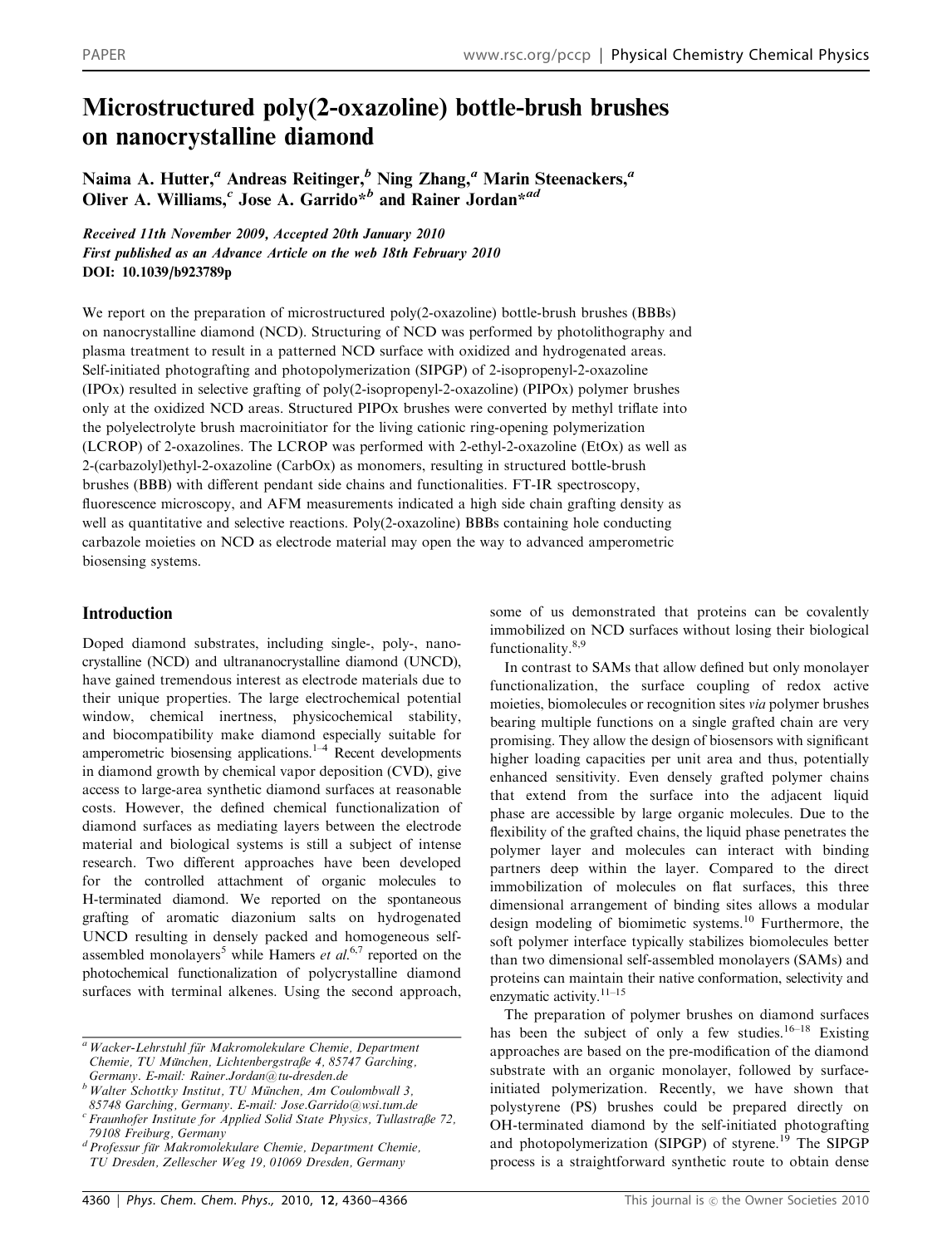and well defined polymer brush layers without the introduction of specific surface-bonded initiators.20,21 However, glassy hydrophobic PS brushes are not suitable for the immobilization of biomolecules. Instead, more hydrophilic, biocompatible and multifunctional polymers are desirable. Up to now, poly(ethylene glycol) (PEG) has been the most widely used polymer, $2^{2-25}$  but current PEG systems have major limitations for long-term applications. It has been reported that PEG coatings lose their function when placed in vivo and can undergo oxidative degradation.<sup>4,26,27</sup> Poly(2-oxazoline)s (POx) have recently come into focus as a potential alternative to the well established PEG systems. $28-32$  It has been shown that POx is non-toxic and that proteins as well as drugs can be coupled to the polymer without losing their activity.<sup>28–29,31,33</sup> POx show a great variability due to possible terminal as well as pendant functionalization.<sup>34–39</sup> We recently reported on the preparation of homogeneous and very stable poly(2-isopropenyl-2-oxazoline) (PIPOx) brushes on polished glassy carbon by the SIPGP of 2-isopropenyl-2-oxazoline  $(IPOx)$ <sup>40</sup> The pendant oxazoline ring of the PIPOx brushes was used to perform a consecutive living cationic ring-opening polymerization (LCROP) with different 2-alkyl-2-oxazoline monomers resulting in so-called bottlebrush brushes (BBBs). Such bottle-brush structures show striking resemblance to the molecular architecture of various polyglycans located on nearly every living cell<sup>41,42</sup> and are regarded as biomimetic moieties that may have high potential for tailoring the interface between semiconductors and biological systems. Based on our recent work on the preparation of BBBs on glassy carbon, we here report on the synthesis of structured poly(2-oxazoline) BBBs on nanocrystalline diamond surfaces. As the grafting reaction is similar, we now take advantage of the reactivity difference between hydrogenated and oxidized diamond for a selective  $SIPGP<sup>19</sup>$  which allows an area specific grafting and thus results in microstructured polymer brushes on patterned H-/OH-terminated NCD samples. The consecutive LCROP forming the polymer brush pendant chains was performed with 2-ethyl-2-oxazoline (EtOx) as well as 2-(carbazolyl) ethyl-2-oxazoline (CarbOx) as the monomers. The interest of the functionalization of BBs with pendant carbazole units in the side chain is twofold. First, polymers containing carbazole side chains are of special interest, as they are known to be electrically conductive. Such polymers are hole transporting materials by a hopping mechanism involving adjacent carbazole units.43,44 For the fabrication of electrically conductive, hydrophilic, and biocompatible polymer brushes on diamond for amperometric biosensors, poly(2-oxazoline) BBBs with carbazole moieties constitute an intriguing system. Secondly, the fluorescence of the carbazole unit offers a direct way to determine if a sterically demanding oxazoline monomer (CarbOx) can be introduced effectively into a BBBs by means of surface-initiated living cationic polymerization using grafted macroinitiators.

The combination of the unique properties of NCD as electrode material and the biocompatibility as well as variability of the poly(2-oxazoline) layer may open the way to stable biosensing systems with enhanced biocompatibility.

# Experimental section

#### Materials

Chemicals were purchased from Sigma-Aldrich (Steinheim, Germany) or Acros (Geel, Belgium) and used as received unless otherwise stated. Methyl triflate (MeOTf), 2-ethyl-2 oxazoline (EtOx) and acetonitrile (ACN) were dried by refluxing over CaH<sub>2</sub> under a dry argon atmosphere and were freshly distilled prior to use.

#### Nanocrystalline diamond (NCD)

NCD was grown by microwave plasma enhanced chemical vapor deposition. Prior to growth, prime grade 100 silicon wafers were cleaned with standard SC1 solution and seeded with a colloid of monodisperse diamond nanoparticles known to realize nucleation densities in excess of  $10^{11}$  cm<sup>-2</sup>.<sup>57</sup> The growth conditions were  $3\%$  CH<sub>4</sub> diluted in hydrogen at a pressure of 50 mbar. The microwave power was 3500 W and the film was grown to 150 nm thickness in around 25 min; the temperature was  $700^{\circ}$ C.

Clean NCD surfaces were hydrogenated in a commercial microwave plasma reactor (AX5010) using a hydrogen flow 100 sccm, hydrogen pressure 50 mbar and microwave power of 750 W during 15 min. The structuring was performed using a Shipley S1818 photoresist that was spin-coated at 6000 rpm with a MicroTec MJB 3 mask aligner (Süss, Garching, Germany). After exposure (Mercury i-line) and development, the samples were oxidized in a Technics Plasma 100-E plasma system (oxygen pressure 1.4 mbar, microwave power 200 W, 5 min). The photoresist was removed by ultrasonication in acetone and 2-propanol.

# 2-Isopropenyl-2-oxazoline (IPOx)

IPOx was synthesized according to Seeliger et  $al$ <sup>36</sup>

#### 2-(Carbazolyl)ethyl-2-oxazoline (CarbOx)

CarbOx was synthesized following a route described by Hsieh and Litt.45 Bromopropionitrile was added dropwise to a suspension of carbazole (1 eq.) and tert-butylammoniumbromide  $(0.03 \text{ eq.})$  in NaOH  $(50\%)$  and benzene at room temperature (RT). After 2 h, the reaction was quenched with hot water. The resulting yellow precipitate was filtered and washed with hot water. After recrystallization in ethanol, the obtained N-propionitrile-carbazol was dissolved in aminoethanol (1.4 eq.) and n-butanol. Cadmium acetate dihydrate (0.03 eq.) was added and the reaction mixture stirred under reflux for 24 h at 140  $\degree$ C. After evaporation of the solvent the residue was purified by recrystallization in hexane to give CarbOx as a colorless solid.

<sup>1</sup>H NMR:  $\delta$  ppm 8.10 (m, 2H), 7.45 (m, 4H), 7.24 (m, 2H), 4.65 (m, 2H), 4.18 (t,  $J = 9.43$  Hz, 2H), 3.80 (t,  $J = 9.63$  Hz, 2H), 2.81 (m, 2H); 13C NMR: d ppm 27.32, 39.70, 54.41, 67.36, 108.45, 119.10, 120.42, 123.01, 125.71, 139.95, 165.68; IR (KBr): 3047 (m), 2952 (m), 1669 (s).

#### Self-initiated photopolymerization and photografting (SIPGP)

Freshly prepared and structured NCD substrates were submerged in approximately 2 mL of distilled and degassed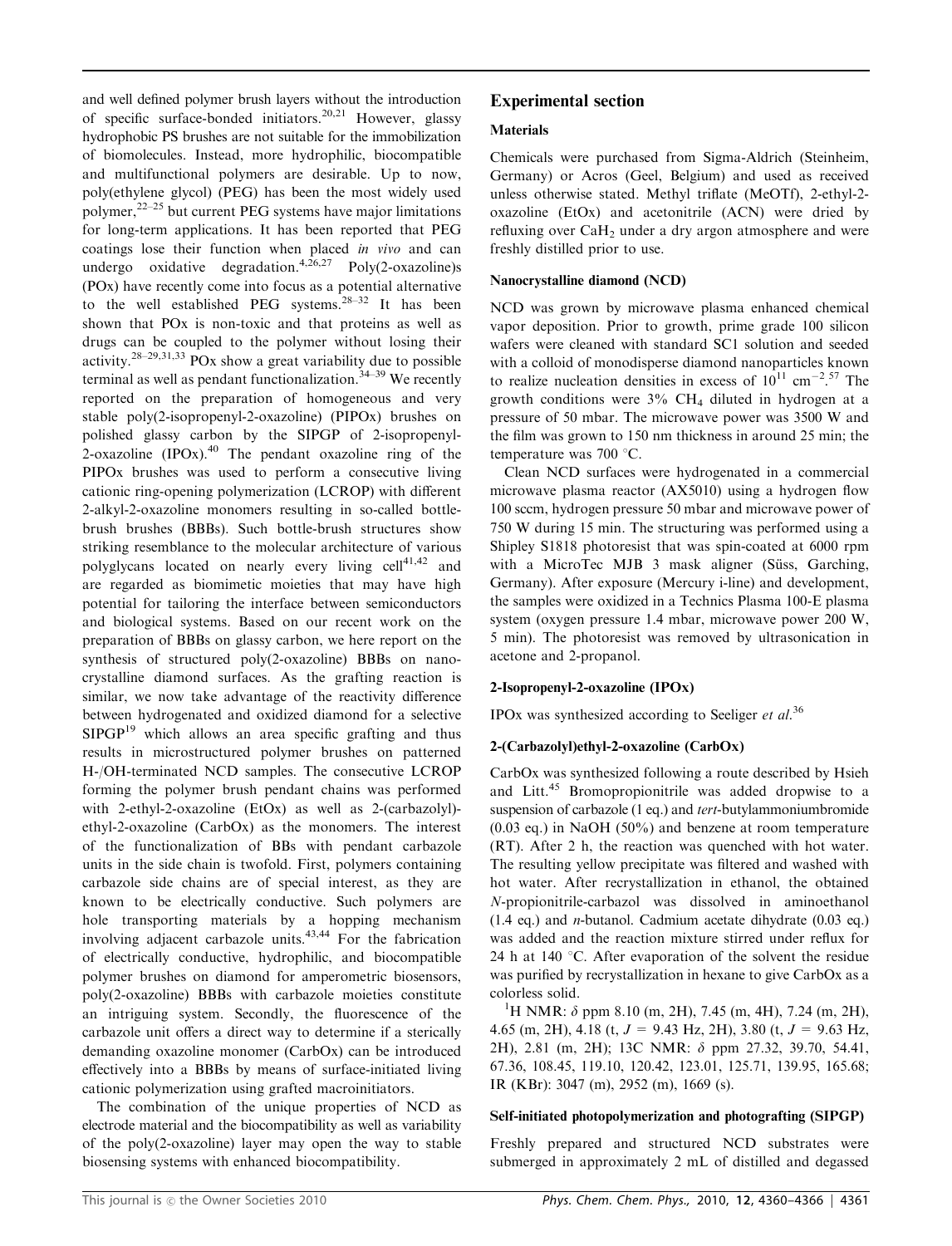IPOx in a photoreaction tube under dry argon atmosphere. Polymerization was allowed to complete within 20 h under constant irradiation with UV light (300–400 nm;  $\lambda_{\text{max}} = 350 \text{ nm}$ ) at RT. After SIPGP, the samples were immediately cleaned by sequential ultrasonication with ethanol, ACN, ethyl acetate (all HPLC grade) for 5 minutes each.

#### Living cationic ring-opening polymerization (LCROP)

The poly(2-isopropenyl-2-oxazoline) (PIPOx) modified NCD substrates were submerged in a solution of 2 mL dry and freshly distilled acetonitrile (ACN) with an excess amount of methyl trifluoromethane sulfonate (MeOTf) at approximately  $-35$  °C under a dry argon atmosphere. After stirring for 3 h at  $0^{\circ}$ C, the mixture was allowed to equilibrate to RT and stirred for 60 min before EtOx or CarbOx was added under argon atmosphere. In the case of the side chain LCROP with CarbOx, 2 mL of dry ACN were added at this point. The reaction solution was stirred at 80  $^{\circ}$ C for 16 h. Finally, an excess of piperidine was added to selectively terminate the LCROP. After 60 min, the sample was removed from the reaction solution and thoroughly washed with a saturated solution of potassium carbonate in deionized water (Millipore). Final cleaning was performed by sequential ultrasonication in deionized water, ethanol, ACN and ethyl acetate for 5 min each.

# Infrared spectroscopy (FT-IR)

Infrared spectroscopy (FT-IR) was performed on an IFS 55 Bruker instrument equipped with a diffuse reflectance Fourier transform infrared (DRIFT) setup from SpectraTech and a mercury–cadmium–telluride (MCT) detector. For each spectrum, 500 scans were accumulated with a spectral resolution of  $4 \text{ cm}^{-1}$ . Background spectra were recorded on freshly prepared hydrogenated NCD samples.

# Atomic force microscopy (AFM)

AFM scans were obtained with a Nanoscope IIIa scanning probe microscope from Veeco Instruments using standard tips in tapping mode (driving amplitude of  $\sim$  1.25 V at a scan rate of 0.5 Hz). The average roughness (rms) was calculated from a representative  $2 \mu m^2$  large area.

# Fluorescence microscopy

Fluorescence microscopy images were obtained with a Leica DMI 6000 B microscope equipped with a Hamamatsu C4742 camera. The sample was irradiated using a Leica Fluo A filter cube (BP340-380 nm). The cross-section analysis was performed by pixel analysis of the 256 bit black and white fluorescence image using the public domain *Image J* software package.

# ${}^{1}$ H- and  ${}^{13}$ C nuclear magnetic resonance (NMR)

NMR spectra were recorded on a Bruker ARX 300 (1H, 300.13 MHz and 13C, 75.48 MHz) with tetramethylsilane as internal standard at  $T = 293$  K in CDCl<sub>3</sub>.

The preparation of microstructured bottle-brush brushes (BBBs) on nanocrystalline diamond (NCD) is outlined in Fig. 1. First, a hydrogenated NCD substrate was patterned by conventional photolithography. The exposed areas were oxidized in an oxygen plasma. After removal of the photoresist and thorough cleaning, the partially oxidized NCD substrate was submerged in bulk 2-isopropenyl-2-oxazoline (IPOx) and irradiated under UV light ( $\lambda_{\text{max}}$  = 350 nm) for 20 h for the self-initiated photografting and photopolymerization  $(SIPGP).$ <sup>40</sup>

After SIPGP, the substrate was again thoroughly cleaned by ultrasonication in acetonitrile, ethyl acetate, and ethanol for 5 minutes each to remove only physisorbed material. AFM measurements revealed that a dense and homogeneous polymer brush layer with a thickness of 79  $\pm$  8 nm was selectively formed on the oxidized NCD areas (Fig. 2). Data analysis of the AFM scans gave a surface roughness on polymer coated regions with an rms of 5.4 nm, which is significantly lower as compared to the bare NCD surface regions (rms 9.6 nm). The change of the layer surface morphology shows the formation of a homogeneous and continuous brush that completely screens the oxidized NCD substrate. The reactivity contrast between the H- and OH-terminated surface areas during the SIPGP process is in agreement with our recent account on the SIPGP of styrene on ultrananocrystalline diamond (UNCD).<sup>19</sup> In the SIPGP mechanism, the monomer acts as a photosensitizer, activating a surface functional group by hydrogen abstraction to start a free radical surface-initiated polymerization.<sup>21</sup> The selective formation of polymer brushes on the OH-terminated areas can be explained by the difference in bond dissociation energy (BDE) of C–H (401.5 kJ mol<sup>-1</sup>)<sup>46</sup> and O–H bonds (71 kJ mol<sup>-1</sup>)<sup>19</sup> on diamond. The measured brush height is in good agreement with our recently reported kinetic studies on the SIPGP of IPOx on polished glassy carbon substrates.<sup>40</sup>

The formation of PIPOx brushes was confirmed by FT-IR measurements (Fig. 3). The strong bands at  $1650 \text{ cm}^{-1}$  (amide I) and 1193  $\text{cm}^{-1}$  can be assigned to the stretching vibration modes of C $=N$  and C–O in the 2-oxazoline ring.<sup>40</sup>

The monomer 2-isopropenyl-2-oxazoline (IPOx) has two orthogonal polymerizable groups, namely the vinyl group used for the SIPGP and the 2-oxazoline ring for the living cationic ring-opening polymerization (LCROP). Very recently, we have used this dual-functionality of IPOx to prepare defined bottle brushes by the polymerization of IPOx by living anionic or free radical polymerization with consecutive LCROP<sup>47</sup> as well as brushes of bottle brushes on polished glassy carbon (GC).<sup>40</sup> First, the PIPOx brushes were converted into a polycationic macroinitiator followed by the side chain cationic polymerization of 2-substituted-2-oxazolines. Here, an analogous approach was employed for the preparation of microstructured P(IPOx-g-EtOx) and P(IPOx-g-CarbOx) BBBs on NCD.

The conversion of the neutral PIPOx brushes into the cationic polyelectrolyte was achieved by submerging the modified NCD substrate in a solution of methyl triflate in acetonitrile for 5 h. The  $P(IPOx<sup>+</sup> OTf<sup>-</sup>)$  brush layer was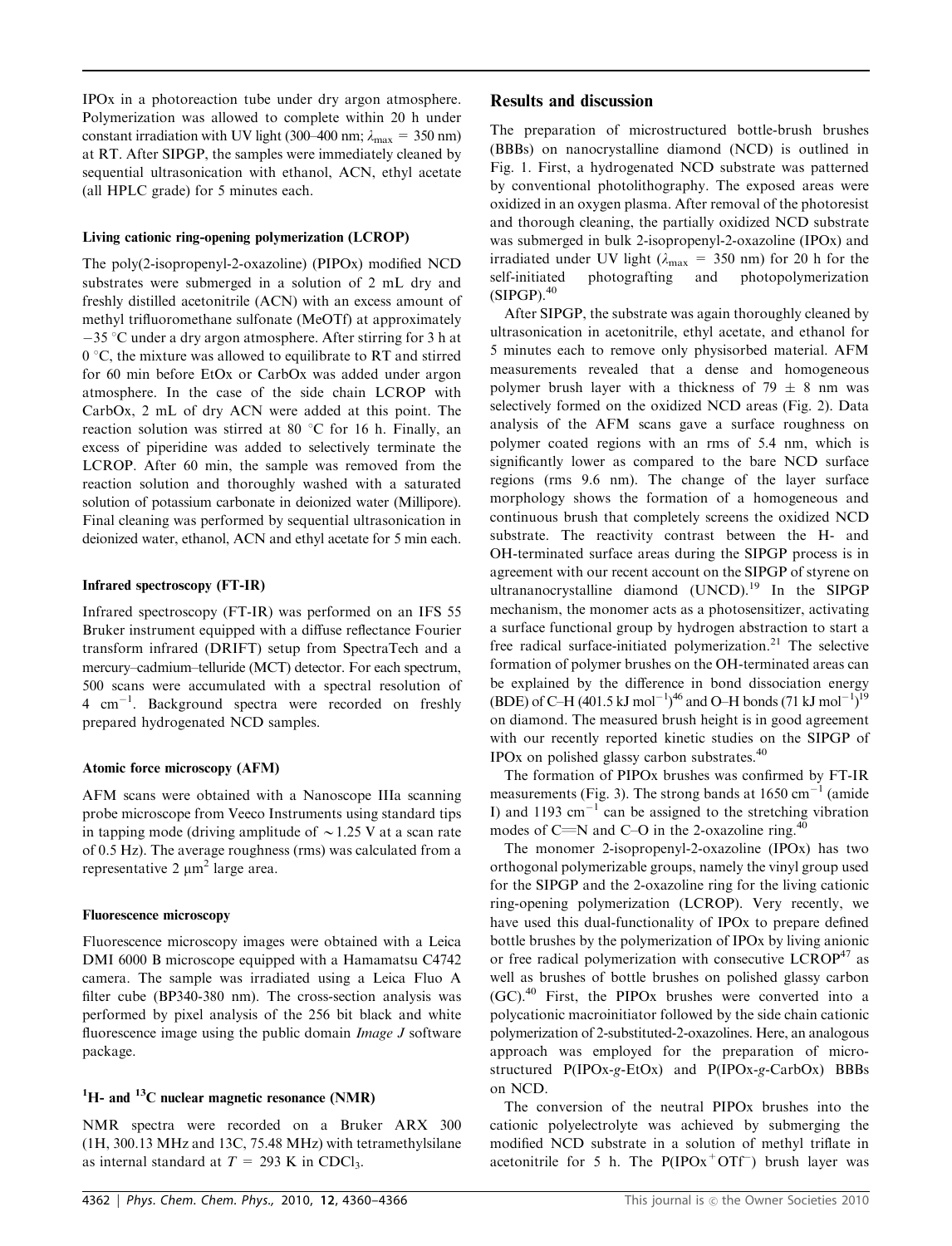

Fig. 1 Preparation of structured poly(2-oxazoline) bottle-brush brushes (BBBs) on NCD. (a) An H-terminated nanocrystalline diamond (NCD) surface was structured by photolithography and oxygen plasma. (b) PIPOx brushes were selectively formed on the oxidized NCD surface regions by UV-induced SIPGP of IPOx. (c) Conversion of the PIPOx brush backbone to the macroinitiator salt PIPOx<sup>+</sup>OTf<sup>-</sup> by methyl triflate in acetonitrile. (d) Surface initiated LCROP of EtOx or CarbOx from the PIPOx<sup>+</sup>OTf<sup>-</sup> macroinitiator salt and termination of the side chain polymerization with piperidine. The reaction scheme (below) outlines the surface and side chain grafting reactions resulting in dense bottle-brush brushes (BBBs).

characterized by FT-IR (Fig. 3). The strong C–F stretching mode at 1268 cm<sup>-1</sup> as well as a  $S=O$  stretching band at  $1025 \text{ cm}^{-1}$  of the triflate counterion are clearly visible, proving the formation of the  $P(IPOx<sup>+</sup> OTf<sup>-</sup>)$  macroinitiator brush.

Successively, the side chain LCROP was performed with the  $P(IPOx+OTT)$  macroinitiator brush and EtOx and CarbOx as the monomer to obtain BBBs. It is noteworthy that for the LCROP, the monomer was directly added to the reaction mixture without taking out the macroinitiator substrate (as for the above described IR characterization) to avoid side reactions of the reactive oxazolinium moieties. The LCROP of EtOx and CarbOx was performed overnight at 80  $^{\circ}$ C. After completion of the LCROP grafting, piperidine was added to selectively terminate the side chain polymerization. The substrate was again intensively cleaned by ultrasonication in different solvents to ensure that only chemically grafted polymer remains on the substrate before further analysis.

FT-IR spectroscopy confirmed the successful conversion of PIPOx brushes into P(IPOx-g-EtOx) and P(IPOx-g-CarbOx), respectively. The C=N (1650 cm<sup>-1</sup>) and C-O (1106 cm<sup>-1</sup>) stretching bands, for the pendant 2-oxazoline ring disappear and the typical characteristic amide I band for poly(2 substituted-2-oxazoline)s at  $1627 \text{ cm}^{-1}$  for P(IPOx-g-EtOx) and 1623 cm<sup>-1</sup> for P(IPOx-g-CarbOx) as well as the strong  $CH_x$  deformation mode around 1450 cm<sup>-1</sup> appears.<sup>48</sup> Additionally, the intensity increase of the aliphatic C–H stretching band between 2850 and 3000  $cm^{-1}$  resulting in the characteristic aliphatic absorption pattern for a POx backbone indicates the formation of POx side chains in the BBs. The IR spectrum of P(IPOx-g-CarbOx) also exhibits an absorption band at  $3041$  cm<sup>-1</sup> corresponding to the aromatic C-H stretching bands.

The transformation of the PIPOx brushes into BBBs was further investigated by atomic force microscopy (AFM). AFM measurements revealed a significant increase of the polymer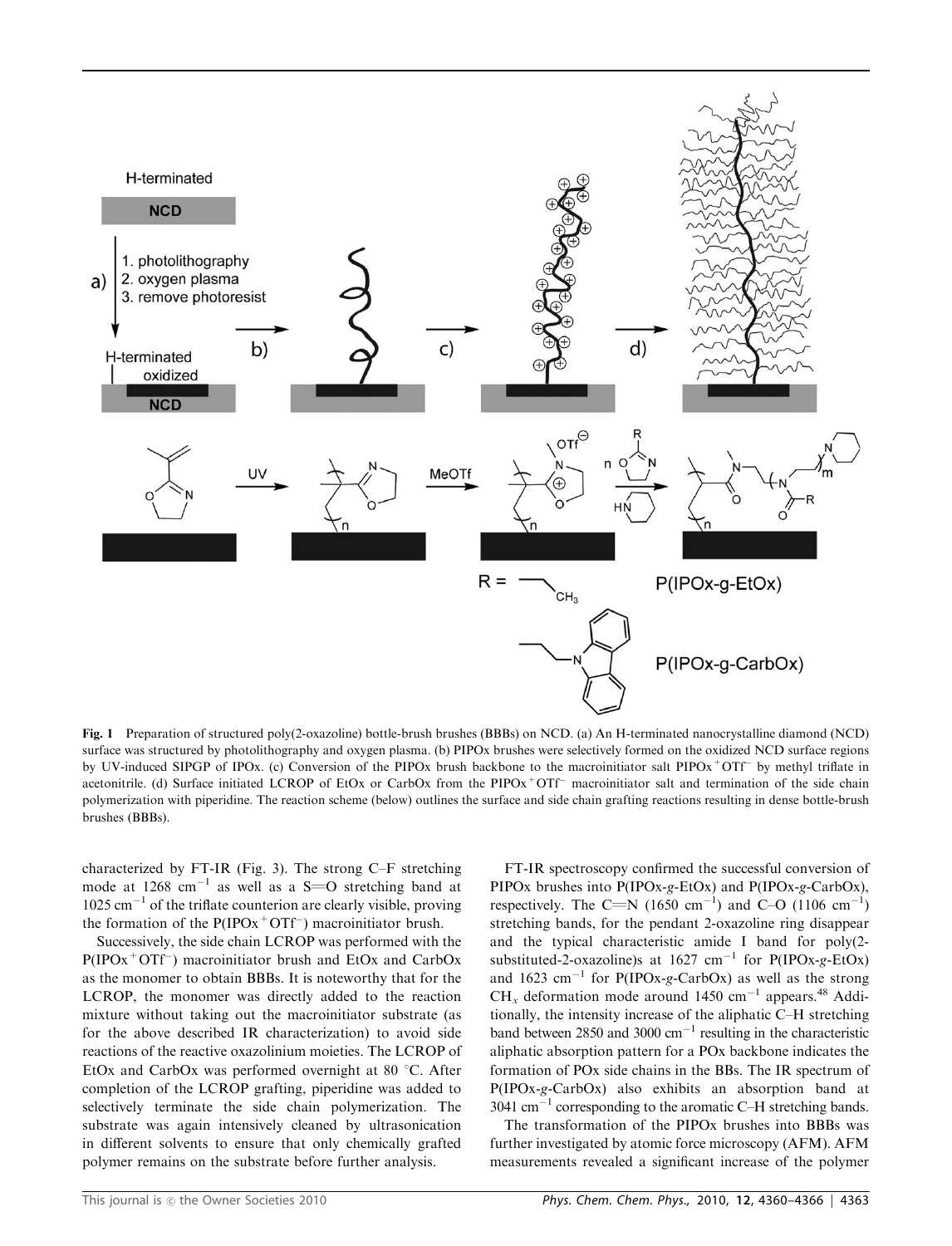

Fig. 2 AFM600 dpi) or amend the caption accordingly.?> scans (20  $\times$  20  $\mu$ m<sup>2</sup>), section analysis and depth analysis of the patterned polymer brush structures on NCD. (a) The SIPGP of IPOx for 20 h ( $\lambda_{\text{max}} = 350 \text{ nm}$ ) results in 79  $\pm$  8 nm thick PIPOx brushes selectively on the OHterminated NCD regions. The native NCD regions have a roughness of 9.6 nm rms, the PIPOx coated regions of 5.4 nm rms. (b) The side chain LCROP using EtOx and termination with piperidine results in  $385 \pm 40$  nm thick P(IPOx-g-EtOx) BBBs.



Fig. 3 FT-IR spectra of PIPOx,  $P(1POx<sup>+</sup> OTf<sup>-</sup>)$  brushes as well as P(IPOx-g-EtOx) and P(IPOx-g-CarbOx) BBBs on NCD.

brush thickness. For the side chain LCROP of EtOx, the average structure height was increased from  $79 \pm 8$  nm for the PIPOx brush to  $385 \pm 40$  nm for the P(IPOx-g-EtOx) BBBs. This is consistent with our findings for the BBBs formation on glassy carbon and can be explained by the strong stretching of the bottle-brush backbone by side chain crowding.<sup>40</sup> The almost fivefold increase in brush thickness indicates a very high if not quantitative conversion of the pendant 2-oxazoline ring to BBBs. Furthermore, AFM measurements show an increase of the lateral structure width of around 0.5 mm. The widening of nano- and microstructured polymer brushes has been the subject of theoretical and experimental studies.<sup>49,50</sup> The widening is caused by the extension of grafted chains toward polymer-free surface regions and is proportional to the polymer chain molecular weight.

The conversion of PIPOx into P(IPOx-g-CarbOx) was also monitored by AFM.  $56 \pm 10$  nm thick PIPOx brushes resulted in  $110 \pm 15$  nm thick P(IPOx-g-CarbOx) BBB structures after the side chain LCROP of CarbOx. These experiments show that under identical reaction conditions, the layer thickness increase caused by the side chain LCROP depends on the used 2-oxazoline monomer. While a thickness increase of 393% was measured for the LCROP of EtOx, the CarbOx side chain polymerization resulted in a thickness increase of 96%. This can be explained considering that the LCROP of sterically demanding 2-substituted-2-oxazolines is significantly slower as compared to EtOx or 2-methy-2-oxazoline  $(MeOx).$ <sup>51</sup> The difference in the LCROP kinetics was expected and is in good agreement with our previous studies on the copolymerization of 2-oxazoline with different 2-substitutions. $52-56$  However, the successful conversion of the PIPOx brush into P(IPOx-g-CarbOx) BBBs demonstrates that even sterically demanding 2-oxazazoline monomers can be incorporated in dense BBBs.

Polymers containing carbazole side chains are known to exhibit hole conduction. In this respect, P(IPOx-g-CarbOx) BBBs containing carbazole moieties are intriguing candidates for the preparation of conductive, hydrophilic and biocompatible polymer layers for amperometric biosensing. Conductivity measurements of P(IPOx-g-CarbOx) layers and the functionalization of such BBBs with redox proteins will be the subject of future experiments.

Besides the electron donor properties, carbazole groups are fluorescent. This allows the direct assessment of the area selective grafting reaction of P(IPOx-g-CarbOx) BBB structures by fluorescence microscopy. The fluorescent microscopy image taken of the BBBs of P(IPOx-g-CarbOx) (Fig. 4) shows a strong and selective fluorescence only at the polymer modified and initially oxidized NCD areas. No fluorescence could be observed on H-terminated NCD areas. This experiment further confirms the selective grafting of PIPOx onto the oxidized NCD areas and the successful side chain grafting of the CarbOx by LCROP. Furthermore, while we demonstrated recently that sterically demanding fluorescent dyes can be attached covalently to the BBB side chain ends, we show here that bulky fluorophores can also be introduced within the BBB side chain by means of side chain grafting.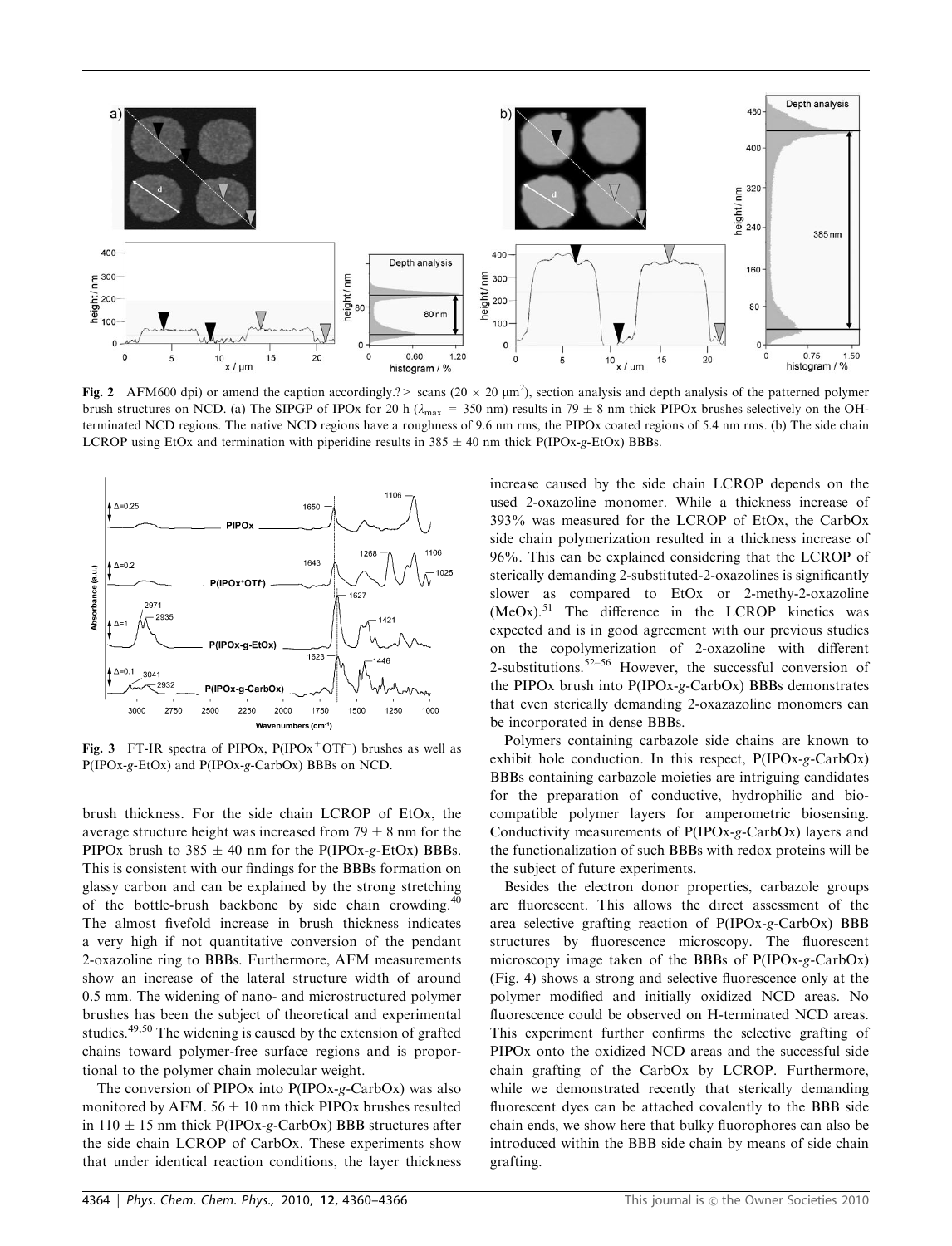

Fig. 4 Fluorescence image and average section analysis at the indicated area of a structured NCD surface, functionalized with P(IPOx-g-CarbOx) BBBs. The bright regions correspond to the regions of oxidized surface areas. Fluorescence was only found on the regions modified with the polymer brush.

## Conclusion

Stable and homogenous microstructured PIPOx brushes were obtained by the self-initiated photografting and photopolymerization (SIPGP) of IPOx directly onto oxidized NCD. The pendant 2-oxazoline functionalities were successively converted into reactive initiator species for the side chain living cationic ring-opening polymerization (LCROP) of 2-ethyl-2-oxazoline (EtOx) as well as 2-(carbazolyl)ethyl-2 oxazoline (CarbOx). The highly reactive macroinitiator intermediate  $P(IPOx + OTf^{-})$  brushes could be isolated and were characterized by FT-IR measurements. The formation of bottle-brush brushes (BBBs) from EtOx as well as from the sterically demanding CarbOx monomer resulted in a significant increase of the polymer layer thickness indicating a strong stretching of the PIPOx backbone because of high side chain crowding. FT-IR spectroscopy and fluorescence microscopy confirmed the area selective consecutive grafting reactions. The poly(2-oxazoline) based SIPGP–LCROP approach gives access to the design of complex polymer brush architectures on diamond electrodes that allows the incorporation of a broad variety of chemical functionalities. Poly(2-oxazoline) BBBs containing hole conducting carbazole moieties on NCD are intriguing candidates for the development of biocompatible sensor systems.

#### Acknowledgements

This work was supported by the IGSSE ('International Graduate School for Science and Engineering') at the Technische Universität München and by the Elitenetzwerk Bayern in the

frame of the international graduate school CompInt (''Materials Science of Complex Interfaces''). M.S. is additionally thankful for a postdoc fellowship from the Wacker-Institute for Silicon Chemistry at the TU München.

#### **References**

- 1 D. M. Gruen, Annu. Rev. Mater. Sci., 1999, 29, 211.
- 2 G. M. Swain, A. B. Anderson and J. C. Angus, MRS Bull., 1998, 23, 56.
- 3 K. Bakowicz-Mitura, G. Bartosz and S. Mitura, Surf. Coat. Technol., 2007, 201, 6131.
- 4 M. C. Shen, L. Martinson, M. S. Wagner, D. G. Castner, B. D. Ratner and T. A. Horbett, J. Biomater. Sci., Polym. Ed., 2002, 13, 367.
- 5 S. Q. Lud, M. Steenackers, R. Jordan, P. Bruno, D. M. Gruen, P. Feulner, J. A. Garrido and M. Stutzmann, J. Am. Chem. Soc., 2006, 128, 16884.
- 6 T. Strother, T. Knickerbocker, J. N. J. Russell, J. E. Butler, L. M. Smith and R. J. Hamers, Langmuir, 2002, 18, 968.
- 7 B. M. Nichols, J. E. Butler, J. N. J. Russel and R. J. Hamers, J. Phys. Chem. B, 2005, 109, 20938.
- 8 A. Hartl, E. Schmich, J. A. Garrido, J. Hernando, S. C. R. Catharino, S. Walter, P. Feulner, A. Kromka, D. Steinmuller and M. Stutzmann, Nat. Mater., 2004, 3, 736.
- 9 J. Rubio-Retama, J. Hernando, B. Lopez-Ruiz, A. Hartl, D. Steinmüller, M. Stutzmann, E. Lopez-Cabarcos and J. A. Garrido, Langmuir, 2006, 22, 5837.
- 10 C. Padeste, P. Farquet, C. Potzner and H. H. Solak, J. Biomater. Sci., Polym. Ed., 2006, 17, 1285.
- 11 Y. Moskovitz and S. Srebnik, Biophys. J., 2005, 89, 22.
- 12 R. Dong, S. Krishnan, B. A. Baird, M. Lindau and C. K. Ober, Biomacromolecules, 2007, 8, 3082.
- 13 S. P. Cullen, X. Liu, I. C. Mandel, F. J. Himpsel and P. Gopalan, Langmuir, 2008, 24, 913.
- 14 S. P. Cullen, I. C. Mandel and P. Gopalan, Langmuir, 2008, 24, 13701.
- 15 M. Schaeferling, S. Schiller, H. Paul, M. Kruschina, P. Pavlickova, M. Meerkamp, C. Giammasi and D. Kambhampati, Electrophoresis, 2002, 23, 3097.
- 16 T. Matrab, M. M. Chehimi, J. O. Boudou, F. Bendic, J. Wang, N. N. Naguib and J. A. Carlisle, Diamond Relat. Mater., 2006, 15, 639.
- 17 L. Li, J. L. Davidson and C. M. Lukehart, Carbon, 2006, 44, 2308.
- 18 P. Actis, M. Manesse, C. Nunes-Kirchner, G. Wittstock, Y. Coffinier, R. Boukherroub and S. Szunerits, Phys. Chem. Chem. Phys., 2006, 8, 4924.
- 19 M. Steenackers, S. Q. Lud, M. Niedermeier, P. Bruno, D. M. Gruen, P. Feulner, M. Stutzmann, J. A. Garrido and R. Jordan, J. Am. Chem. Soc., 2007, 129, 15655.
- 20 M. Steenackers, M. Jordan, A. Küller and M. Grunze, Adv. Mater., 2009, 21, 2921.
- 21 M. Steenackers, A. Küller, S. Stoycheva, M. Grunze and R. Jordan, Langmuir, 2009, 25, 2225.
- 22 P. Caliceti and F. M. Veronese, Adv. Drug Delivery Rev., 2003, 55, 1261.
- 23 R. Duncan, Nat. Rev. Cancer, 2006, 6, 688.
- 24 S. Zalipsky, C. B. Hansen, J. M. Oaks and T. M. Allen, J. Pharm. Sci., 1996, **85**, 133.
- 25 Y. H. Choe, C. D. Conover, D. C. Wu, M. Royzen, Y. Gervacio, V. Borowski, M. Mehlig and R. B. Greenwald, J. Controlled Release, 2002, 79, 55.
- 26 D. W. Branch, B. C. Wheeler, G. J. Brewer and D. E. Leckband, Biomaterials, 2001, 22, 1035.
- 27 A. Roosjen, J. de Vries, H. C. van der Mei, W. Norde and H. J. Busscher, J. Biomed. Mater. Res., Part B, 2005, 73, 347.
- 28 N. Adams and U. S. Schubert, Adv. Drug Delivery Rev., 2007, 59, 1504.
- 29 A. Mero, G. Pasut, L. D. Via, M. W. M. Fijten, U. S. Schubert, R. Hoogenboom and F. M. Veronese, J. Controlled Release, 2008, 125, 87.
- 30 R. Konradi, B. Pidhatika, A. Mühlebach and M. Textor, Langmuir, 2008, 24, 613.